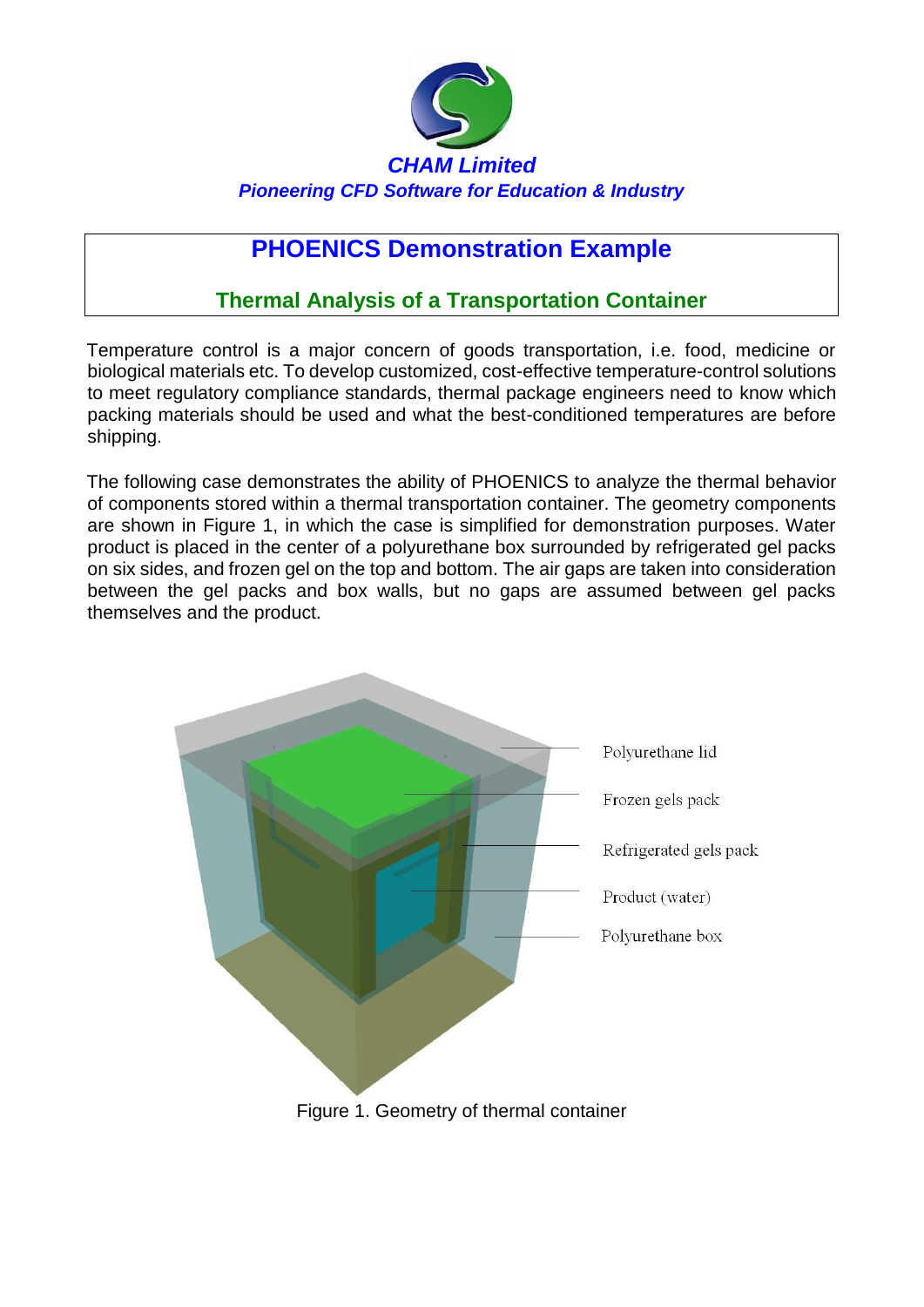

For the purposes of this case, each component is "pre-conditioned" with the following temperatures as shown in Table 1 before packing and shipping.

|  |  |  |  | Table 1. Initial temperatures of thermal box components |
|--|--|--|--|---------------------------------------------------------|
|--|--|--|--|---------------------------------------------------------|

| component      | polyurethane<br>box and lid | frozen gel | refrigerated gel | water | Air |
|----------------|-----------------------------|------------|------------------|-------|-----|
| Temperature °C |                             | -22        | 5.5              | 6.4   | າາ  |

The box surface is assumed to have equilibrium temperature as the ambient, which changes periodically from day to night in 72 hours shown the Figure 2.



The PHOENICS "INFORM" feature was used to implement the material properties, phase change, heat release and absorption and the box's thermal boundary conditions.

The thermal box surface temperatures in Figure 3, shown at different hours, indicate the product temperature is predominantly steady although the polyurethane box itself has been subjected to periodic changes of ambient temperature.

As intended, the effects of these changes have been shielded and stabilized by the surrounding gel materials.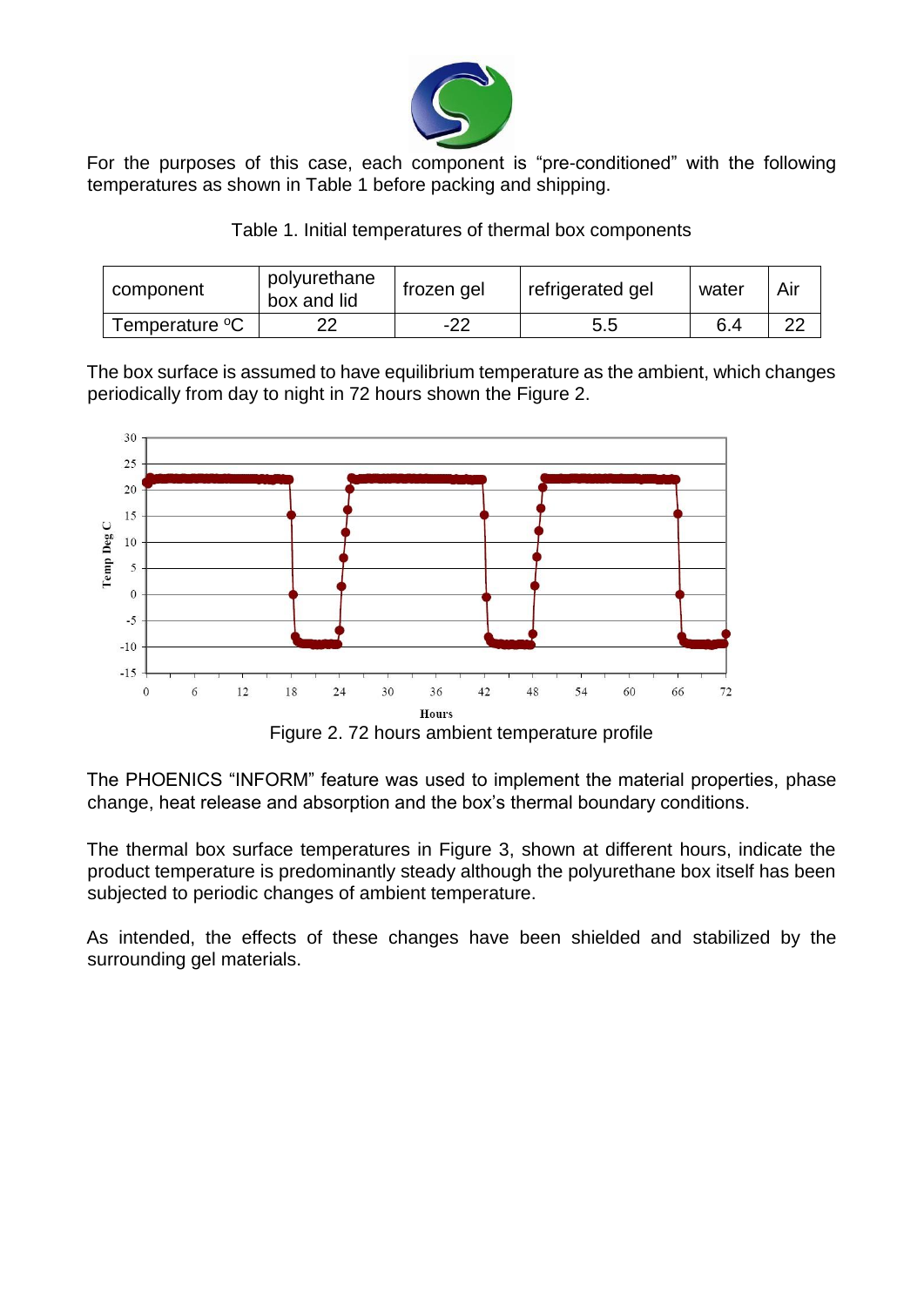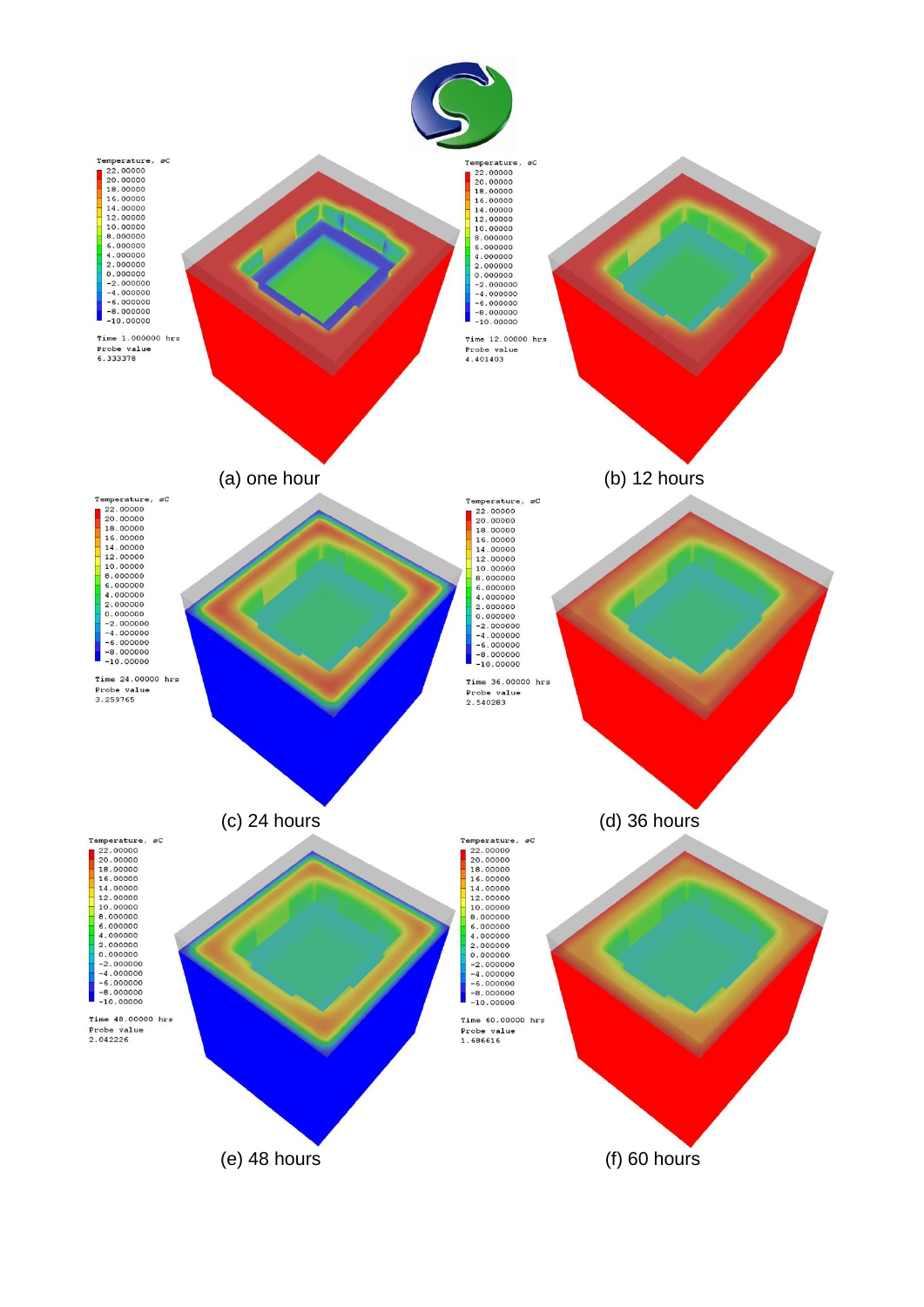

 (g) 72 hours Figure 3. Thermal box surface temperature contours

In Figure 4, the thermal behavior is clearly shown by point-temperature histories at different positions of the thermal box package. The temperature at the midpoint of the polyurethane wall (yellow) changes periodically due to the direct influence of the ambient. The frozen gel absorbs some heat from the polyurethane wall and raises its temperature from -22 °C to -0.4  $\degree$ C in first ten hours, but then becomes steady (brown). The product (blue) and refrigerated gel (pink) have higher initial temperatures than the frozen gels that were cooling down slowly to about  $2^{\circ}$ C in 72 hours.